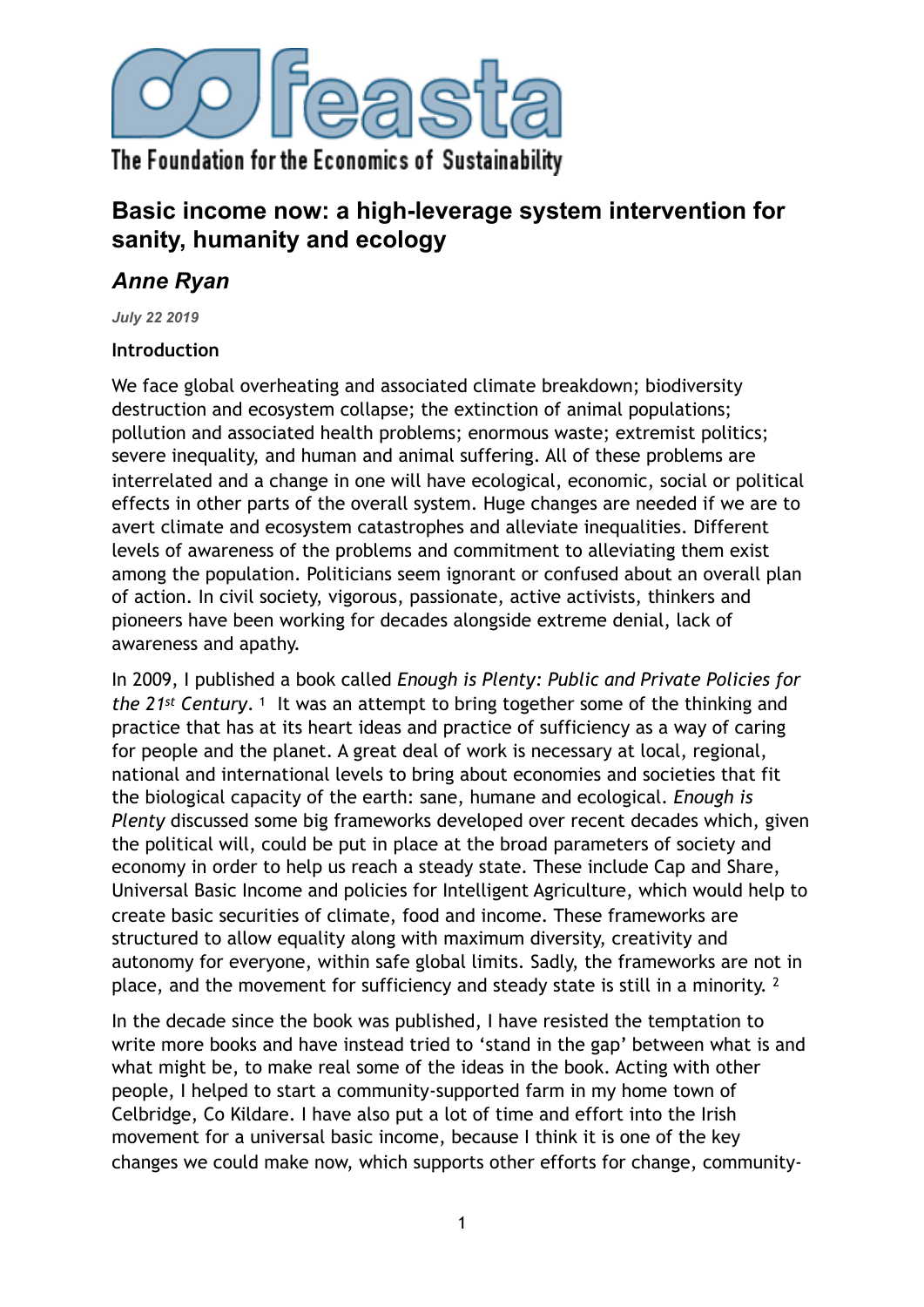supported farming among them. And I have worked with Feasta to support innovative thinking about upstream or high-leverage interventions – including basic income – that can bring about a strongly sustainable global economy and society: sane, humane and ecological.<sup>[3](#page-13-2)</sup>

<span id="page-1-0"></span>So why am I writing now again? Since early 2019 there appears to be a growing awareness of our problems among groups who have heretofore not given much thought to them. Their curiosity, attention and desire to do something may have been awakened by Extinction Rebels, School Strikers including Greta Thunberg, and David Attenborough's TV documentary, *Our Planet*. We have also recently seen renewed protests about ecocide from indigenous peoples and peasant organisations, and declarations by some countries and regions that we are in a state of emergency regarding biodiversity and climate. The time seems right to draw attention again to the concept of *enough*, sufficiency and limits, addressing people who are newly aware and looking for solutions. This is where I envisage most of the readership for this paper and the series of *Enough is Plenty* blog posts that will follow, hosted by Feasta.

The chief aim of this paper is to make the case for basic income as a key policy instrument for addressing our problems. I begin by sketching some of the practical work that citizen-leaders are doing to address them. I then examine how a basic income, which most rich countries could introduce immediately, could support this useful and necessary work. I also outline viable taxation approaches for funding basic income now and in the future.

The paper then broadens its focus and turns to its secondary aim: outlining the need for the global economy to contract and achieve a steady state, in order to fit into the biological capacity of our planet. The on-the-ground initiatives take place in this context. It is a massive cultural, political and economic shift, but one that we need if we are to achieve a strongly sustainable, sane, humane and ecological civilisation. This is a huge challenge to contemporary growth-oriented capitalism and related ways of thinking. Thinking and practice about steady-statesustainability is very well developed but it receives little or no attention in mainstream conversations about solutions to our problems. It receives little political support, apart from some Green Parties. And there is low demand for it from civil society, possibly because few people know about it.

The paper then discusses how basic income could help those not already aware of steady-state thinking to live in ways more congruent with limits, care and sufficiency. It also outlines the necessary literacy campaign to help everyone understand steady state culture and policies. The paper ends with a short discussion of leverage points, places in which to intervene in a system for maximum beneficial effects.

**On the ground: pioneering work that is currently marginal but that will need to be central in a sane, humane and ecological economy and society**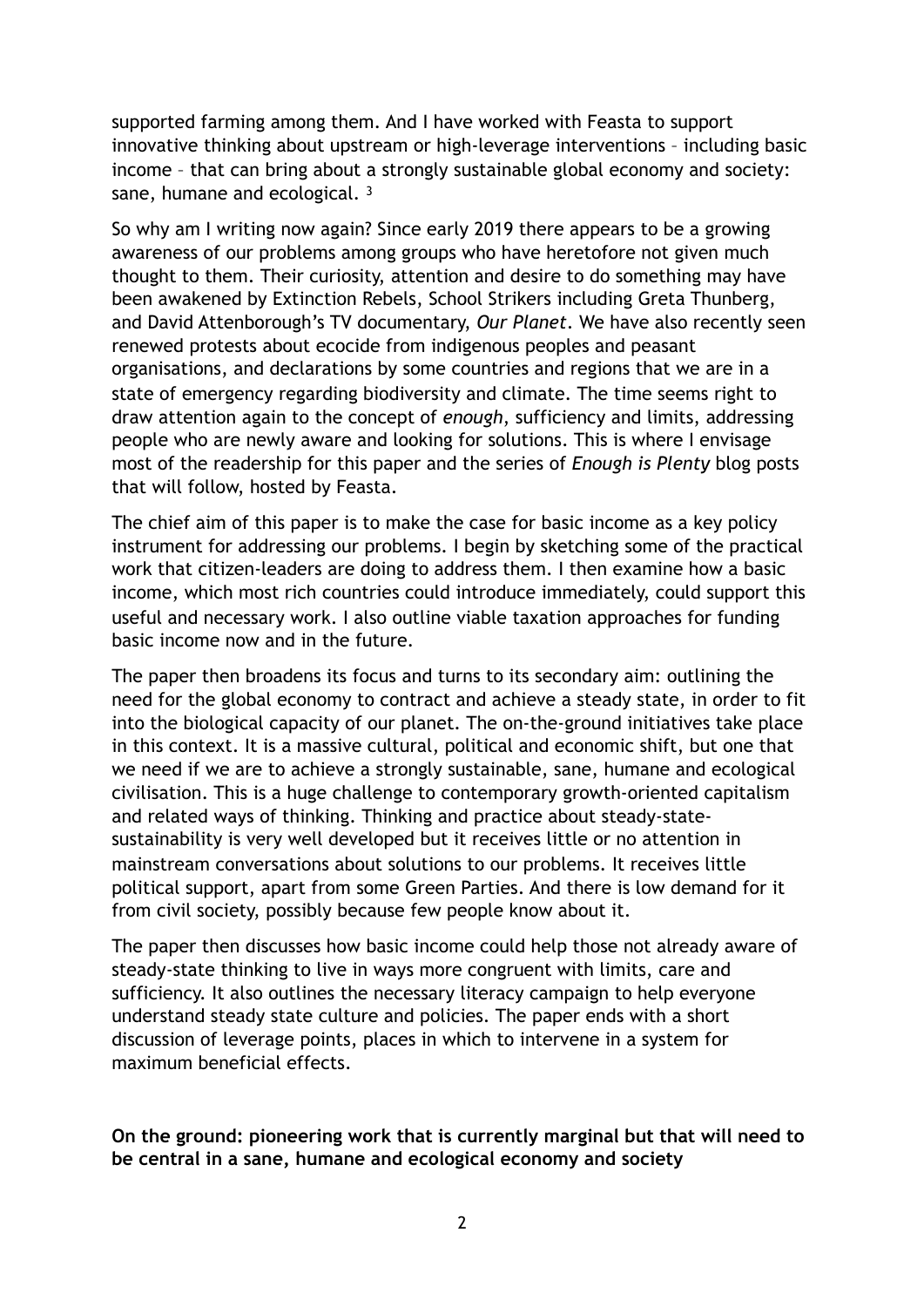There is a huge gap between what is and what might be and, in that gap, citizenleaders and pioneers in civil society are doing what they see as necessary and useful work to address our problems. It falls into four broad categories that I characterise as critique, creating, renewing and coping, all, like our problems, interconnected and overlapping. This work is marginal at the moment but it will need to be central in the future. The pioneering groups, projects, small businesses and enterprises that comprise this work are like seeds of a future sustainable economy and society.

**Critique**: Showing what is wrong with the current system, resistance, protest and striking are all part of this work. It includes writing, podcasting, artistic work, popular education, and refusing jobs and other paid work that are personally, socially or ecologically harmful.

**Creating** is about making the new economy and culture through hands-on projects and enterprises. Examples are: Transition Towns; cooperative energy projects, seed banks, pollinator-friendly ecosystems, different kinds of land management and cultivation like agroforestry and all kinds of ecological agriculture; land reform movements; community supported business models for farms, shops, breweries, bakeries, and other enterprises; zero-waste initiatives; local currencies and exchange and trading systems; sustainable/ ecological construction; creative commons; co-production in the arts; shared childcare; local repair and maintenance facilities; tool libraries; developing genuine indicators of progress; Slow Food, Citta Slow; popular education for a culture shift; activism for democratic money; campaigning to cap fossil-fuel use; campaigning for just and ecological taxation systems; basic income campaigns; training and skills development.

**Renewing** includes reproducing and supporting what is good in the current system or what has recently disappeared or is under threat in the local and community economy: small or medium farms delivering good food with low environmental impact; village shops and cafés; food and agriculture coops; credit unions; libraries; childcare, sick-care, elder-care and self-care; community education; gardening, allotments and grow-it-yourself; cooking and preserving skills; repair services; housing coops; working shorter job hours; community arts; playgroups; book clubs.

**Coping**: This work is largely concerned with supporting people, social systems, animal populations and ecosystems that have been damaged by the present economy and society. It ranges from surviving to hospicing, to healing and repairing; alleviating inequalities and suffering. It includes mental wellness groups; supporting refugees; bibliotherapy; men's sheds; animal rescue; community gardens; forest and woodland therapy; habitat restoration; rebuilding ecological and social systems; litter clean-ups; invasive plant management; walking, running and other exercise groups.

These far-from-comprehensive lists give just a taste of what is going on. The activities are overlapping – it's hard to separate them into distinct categories, as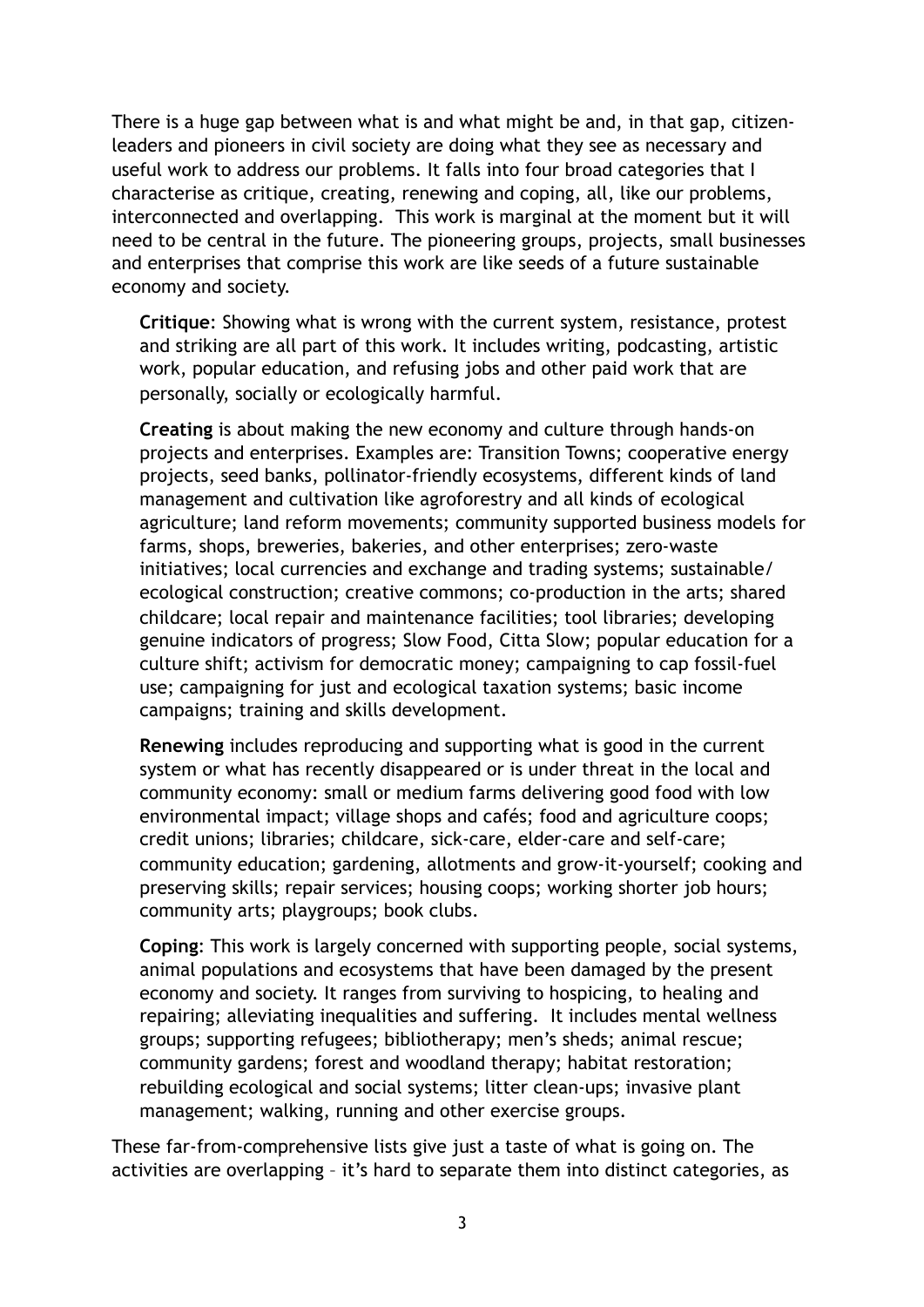each one has elements in common with others. A striking number of them are concerned with food growing, production and preparation. Many of them are concerned with local and community economy and society, while others focus on national and international campaigning and networking. For the most part, this is energising, satisfying and convivial work that many people embrace readily.

<span id="page-3-0"></span>Care, commoning, sharing, cooperation, justice, sufficiency, and respectful ways of relating to the earth and to each other are at the heart of this pioneering work, even if the participants don't always use those terms. These enterprises, projects andways of living are part of the economics of arrival  $4$  and have been characterisedas 'nowtopias'  $5$  or 'the power of just doing stuff'  $6$ . And alongside them, in the future, there will be other kinds of necessary and useful work that we can hardly imagine from where we stand at present.

<span id="page-3-2"></span><span id="page-3-1"></span>For much of this useful and necessary work, no formal 'jobs' exist at present because the market as it is currently organized does not value the work. Many of those engaged in it are precariously self-employed, or doing the work without pay. They work against the odds, without support from governments or the community at large and often facing significant barriers. Some people are doing the work fulltime and barely making a living from it, their enterprises just about surviving. Others do it without pay and alongside more conventional paid work but would love to leave their jobs or cut down their job-hours in order to do more pioneering work. Not all of the work needs to be paid but if a number of volunteers are involved in a project, it might need a paid coordinator or manager.

We need our states to support and enable these pioneers. For their personal financial security, we need basic income now, so that they have an immediate floor of support on which to stand. It is notable how many people on pensions – a form of basic income -- are active in this kind of work; but the opportunity to engage in such work without financial worry should not be confined to pensioners. Basic income is not intended to be pay for this work; but it supports pioneers and offers meaningful choice about what kinds of work to do. It allows self-organisation and creativity; it also allows people to try out pioneering enterprises without fear of failure, because they always have a basic income to fall back on.

Alongside a basic income, we also need our states to support the pioneers (and every member of society) with quality and environmentally responsible public services of energy, water, transport, education, housing and medical care. The state also must work to ensure climate and environmental stability. Also required are interrelated and complementary policies, legislation, subsidies, research, education, training and investment. The state should also consider supplementary payments – separate from basic income -- to people who engage consistently and regularly in pioneering projects and enterprises.

By themselves, pioneering enterprises are not the full picture for a complete system that is strongly sustainable (that is referred to in a later section on steady state principles), but they are an essential part of it. They deserve due recognition as seeds of truly sustainable, convivial and satisfying ways to live and work. They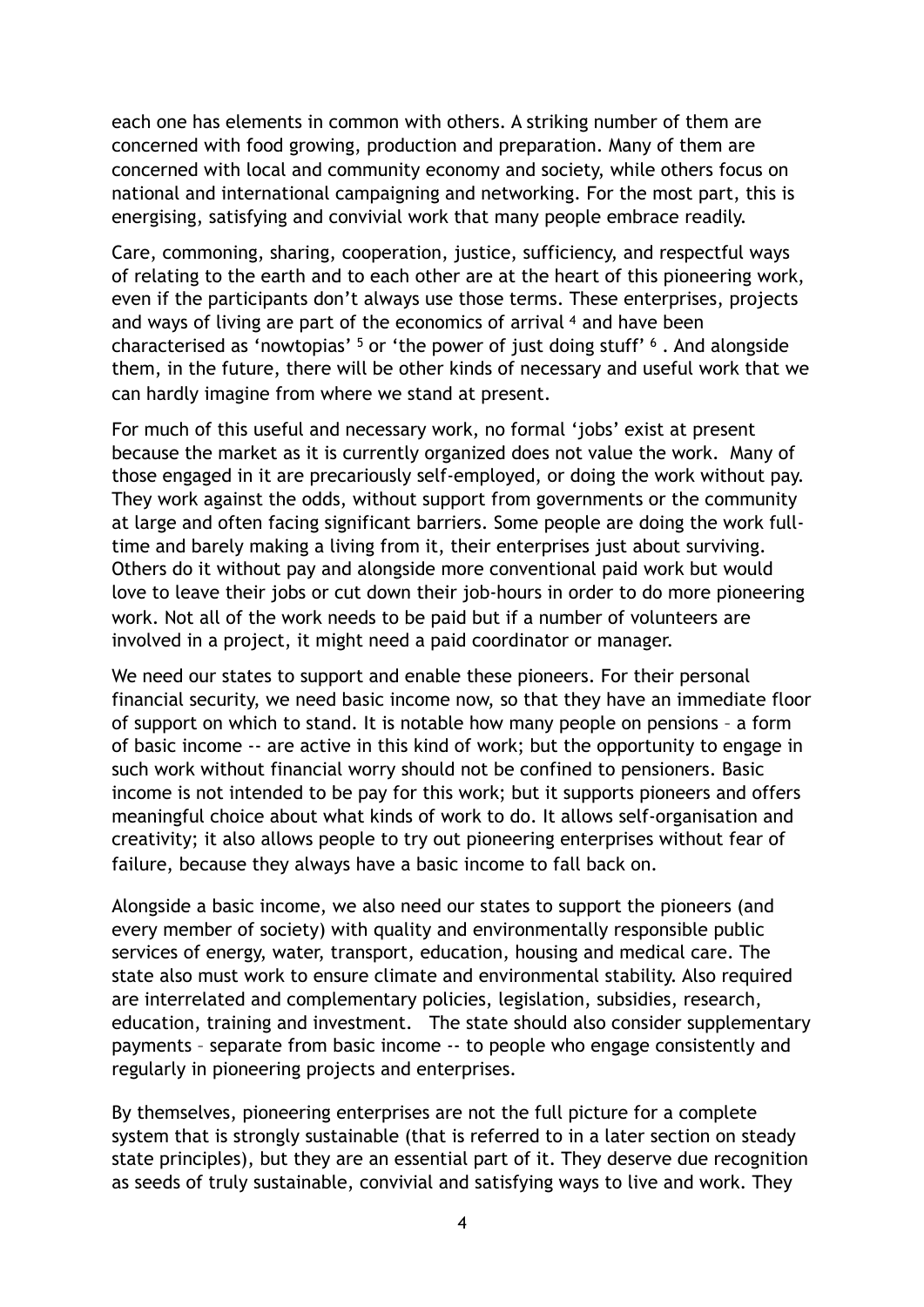are evidence of the desire of ordinary people to participate in the changes needed. Similarly, basic income alone is not a silver bullet; it needs to exist within a progressive politics that ensures a full range of relevant policies at community, regional, national and global levels. The reason for focussing on basic income here is because we could introduce it *now.* With basic financial security in place for the pioneers, their work would have the chance to be more viable and to inspire other people to get involved in similar projects. It would support a shift away from harmful work and increase opportunities for everybody to do useful work.

#### **What is basic income and what is not basic income?**

Basic income is a regular and unconditional direct money payment, distributed by the state to every member of society, whether they engage in paid work or not. Basic income is always tax-free and it replaces tax credits, some core social welfare payments, child benefit and the state pension as we currently know them. Other state services are unaffected by basic income and nobody currently in receipt of social welfare payments would receive less than they do at present. Basic income also extends to all those who currently receive no income from the state. A basic income is set at a rate sufficient for each person to have a frugal but decent lifestyle without supplementary income from other sources.

Because basic income is a universal payment, that is, it is paid to everyone, it reaches people in need without complicated conditions, means-testing or undignified and time-consuming application processes. People with special needs are eligible for top-up payments and a higher rate of basic income is paid to people of pension age. People with already high incomes get basic income too but they pay it back through the tax system. Basic income establishes basic financial security as [a right to all members of society,](https://socialisteconomic.wordpress.com/2016/04/18/why-the-left-should-support-basic-income/) whether they engage in paid work or not.

Basic income would bring into the security net all those not served by the current system for social welfare: casual and short-contract workers who get no or limited sick pay, holiday pay or pension rights; self-employed people and business owners; those doing valuable unpaid work, including care, which adds value to society and economy. Basic income would increase everybody's capacity to cope with financial shocks and uncertainties and would improve general quality of life, while supporting many different kinds of socially and environmentally useful work, with or without pay. It weakens the link between work and money and in this lies much of its transformative potential, because it frees up people to do work that is of direct benefit to people and to society in general and it also gives people some element of choice in rejecting jobs that are harmful to society and environment.<sup>7</sup>

<span id="page-4-0"></span>Basic income advocates concerned with sustainability are acutely aware of the many challenges and crises that need to be addressed and we understand that basic income is not a panacea; it is one part of a progressive politics. Nevertheless, we believe that it provides the necessary floor of support for people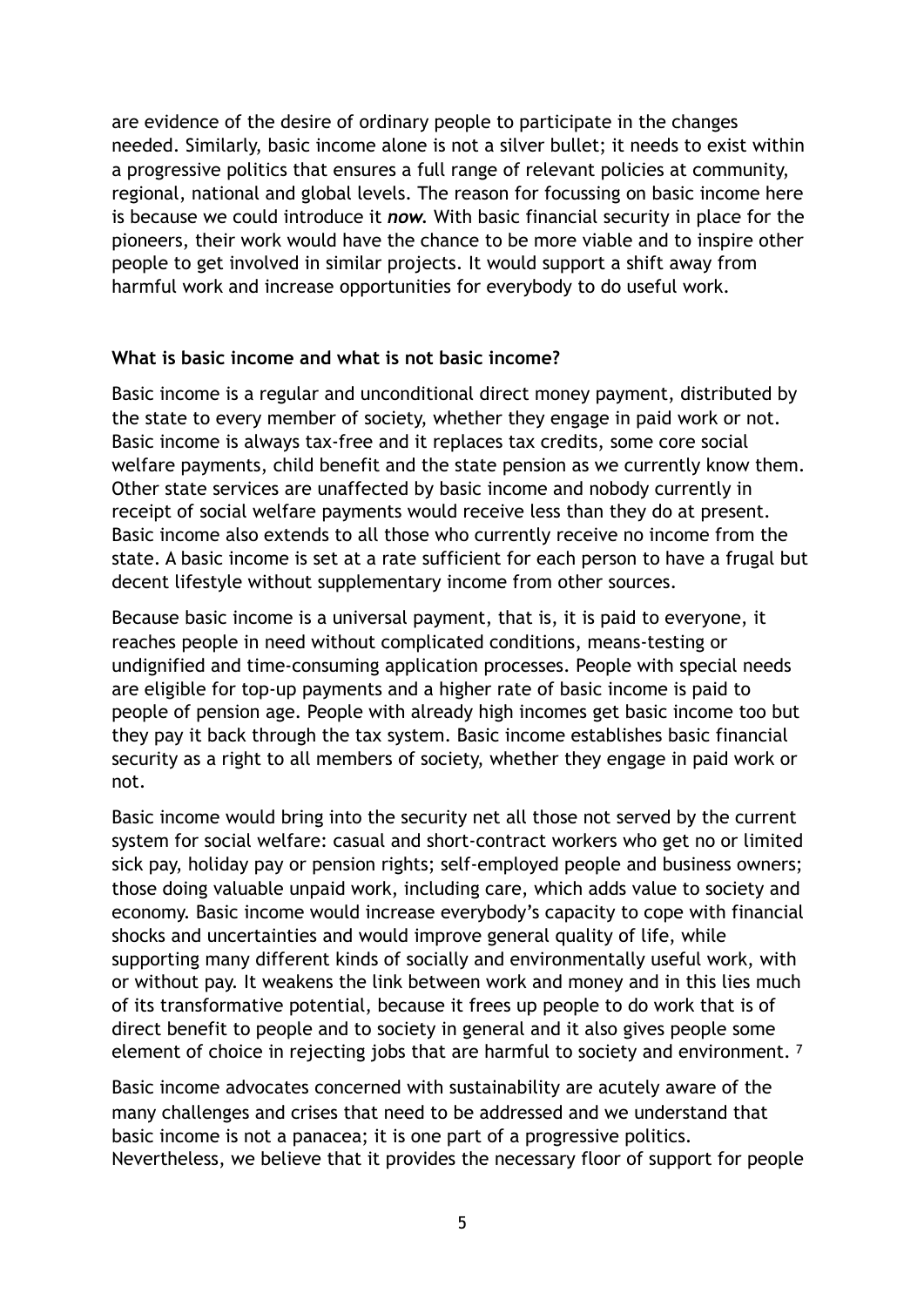working towards larger changes. It supports their right to do useful and necessary work and to avoid harmful work.

## *What basic income is not*

Basic income has a long history and it has attracted increased attention in recent times; however, the term is sometimes used to refer to proposals that are not a true basic income. These proposals would give a minimal amount of money to people and cut all other state services, leaving people vulnerable and without choices about what types of paid work to take up; other proposals have conditions attached. But these are not a basic income; basic income is sufficient, universal and unconditional.

Strong civil society movements and activists are required to both promote and demand the introduction of a genuine basic income and to protect its integrity once introduced, having it enshrined in legislation so that it survives changes in government. Activists must also insist that the state provide other securities, quality services and a social wage alongside basic income.

## **Funding basic income now and in the future**

Most rich countries could introduce a basic income at this time, given the political will. In Ireland, we could do it at an *introductory* rate of €200 per week for adults 18-65, without any complicated re-organisation of the revenue currently available to the state. Under this introductory scheme, children would get the same as the current child benefit of €140 per month. Top-ups would be available for people with special needs and for pensioners. Nobody would be worse off financially than they are at present and people who currently get nothing from the state would be better off. This basic income provision could be paid for from the current social welfare fund and from the tax credits that people in employment get. An incometax equivalent to 45% on all earned income would also be necessary. This could be a flat tax or a graded progressive tax. [8](#page-14-1)

<span id="page-5-0"></span>This proposal is revenue-neutral and would not take away from spending on existing services. As already noted, it is crucial that basic income exist as part of a suite of quality public services. It is also a key to reducing demand on some services; for instance, the improved health outcomes that accompany reduced stress would mean less need for medical care.

A global basic income could help to create viable livelihoods in the Global South and support appropriate economic development there, alleviating migration flows to some extent. An introductory rate of \$10 per month for every global citizen is possible. This may seem like very little but in regions with low costs of living and high rates of poverty, it would be a lot. [9](#page-14-2)

### <span id="page-5-1"></span>**Making the funding of basic income viable and ecologically sound in the future**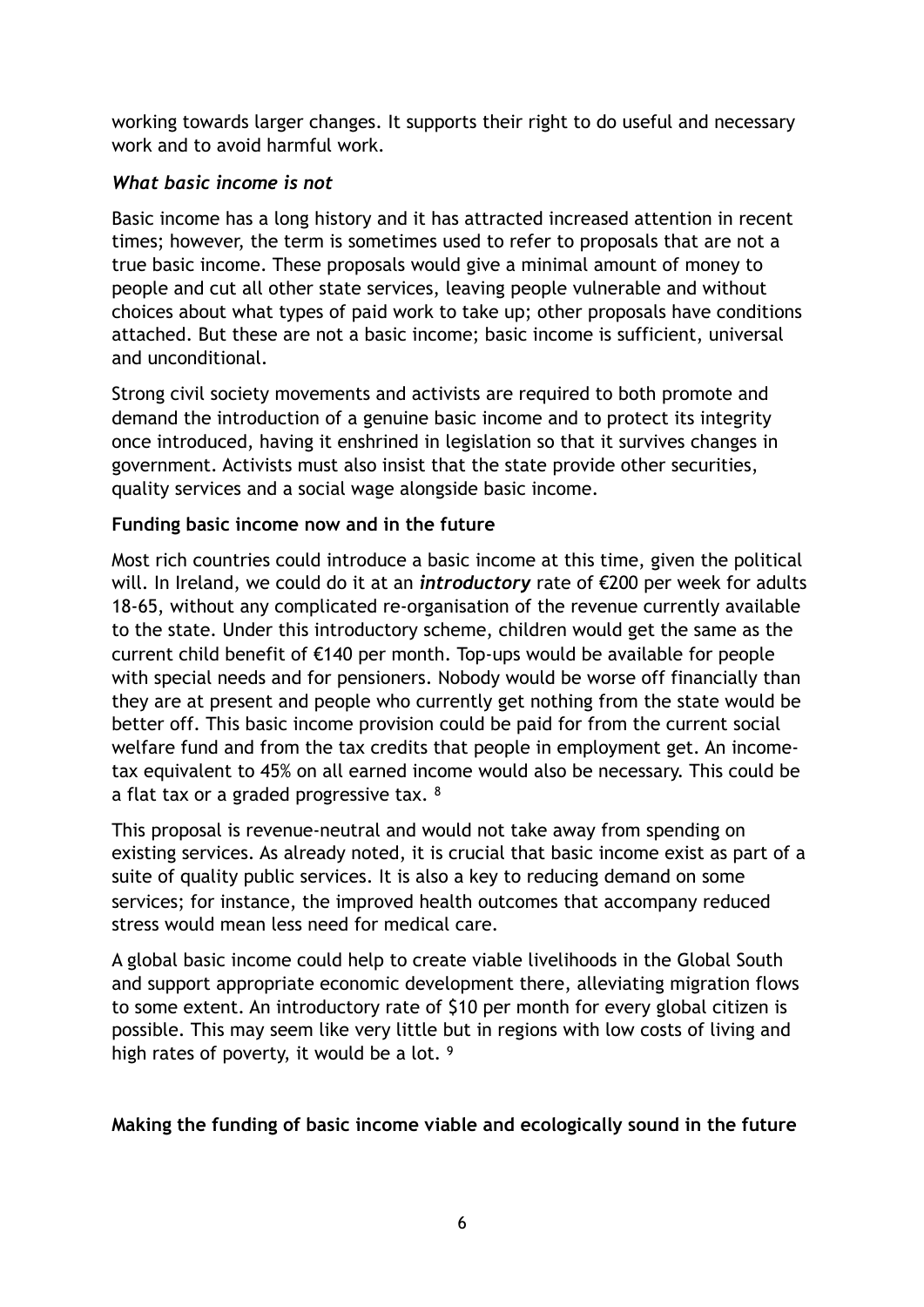Although we could fund basic income now from current tax revenues in Ireland and most rich countries, there is a need to work globally and nationally towards more stable and ecologically and socially sound sources of revenue, for basic income and other services. We also need to stop thinking of taxation as 'raising' money for the public purse; instead, we should see it as retrieving public money, already spent, whichhas helped to create wealth.  $10$  It is a common myth that wealth is privately created; on the contrary, wealth arises from the efforts of the community at large; the state, representing the community at large, should retrieve this wealth for the public purse.

<span id="page-6-0"></span>The general idea of just, ecological and sustainable taxation is to use it to bring about the things we need. We should charge people for using things that rightly belong to all of us, which the earth provided, or which were created using investment from the public purse, or which people working together helped to build. If people use or benefit from such community resources or commons, they should pay a fee, which is better thought of as rent collection rather than tax. <sup>[11](#page-14-4)</sup>

<span id="page-6-1"></span>Tax should also be light on things that are abundant, such as human labour, so that we use them freely. But this does not rule out heavily taxing very high incomes attached to jobs or other paid work. People in receipt of such high incomes are invariably receiving far more return on their labour than is warranted by the value of their work to society; indeed, their work may even be harmful to society (money managers are in this category). Granted, some people doing useful work earn very high salaries but others doing useful work earn very little. Lower pay (and status) is predominantly associated with groups that lack political, economic and cultural power in the larger society. Income tax should be graduated so that it can 'bring the compensation of the highest paid executives into some reasonable relation to the compensation of average wages in, for example, the lowest-income 20% of the economy'. [12](#page-14-5)

<span id="page-6-3"></span><span id="page-6-2"></span>Other desirable taxes include 'sumptuary or luxury taxes, set high enough to discouragestatus consumption';  $13$  land value taxes; taxes that recover money the state has invested in technological development; taxes on unearned income such as capital gains taxes and transaction taxes. The list is long and mine is by no means comprehensive. [14](#page-14-7)

<span id="page-6-4"></span>Unfortunately, few countries have these taxes and forms of rent collection to retrieve wealth that is publicly created and then privatised. Civil society groups continue to campaign globally and nationally to have these taxes collected and justly distributed.

### *A temporary role for carbon taxes*

We need to eliminate fossil-fuels and associated carbon emissions from our economies as one small part of the effort for sustainability. Carbon taxes are one of the measures getting most attention in Ireland of late, as they will be increased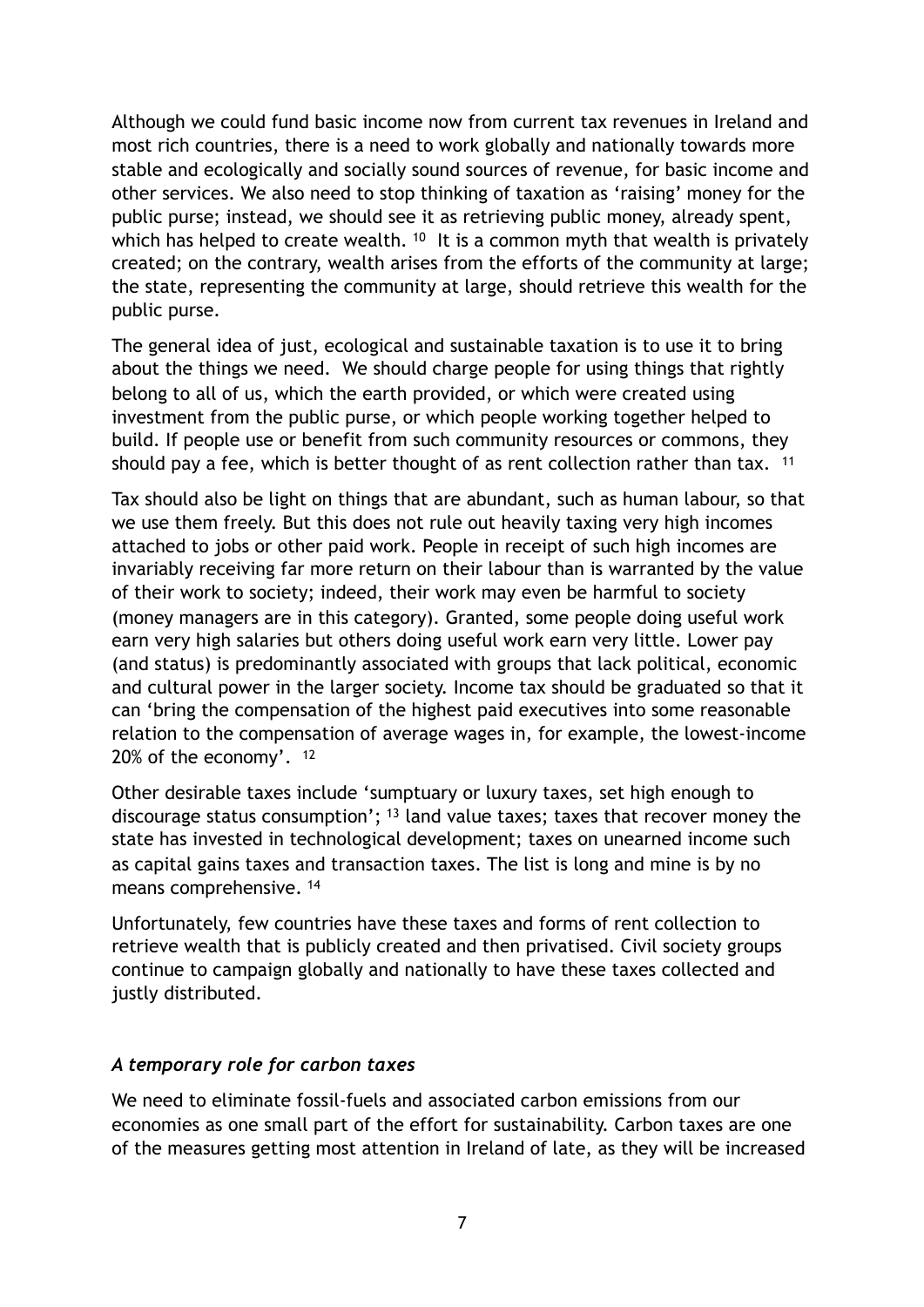and the government has consulted the public about how to use the revenue collected.

<span id="page-7-0"></span>Carbon tax is not an optimal policy instrument for eliminating fossil fuels. Ideally, a tax and share scheme would be accompanied by a binding cap on fossil fuels, as proposed by CapGlobalCarbon, which combines an upstream cap with a sharing of the proceeds to the population.  $15$  But since the tax is in place, we should issue the revenue as a dividend to individuals without conditions attached, similar to basic income. A better name for this would be tax and share, in order to emphasise the sharing component.

With carbon-tax and share, products with a high carbon-footprint will be more expensive than environment-friendly options, so everyone will have a financial incentive to support low-carbon goods and services, but no form of behaviour will be imposed by government. This can encourage people in the direction of different forms of consumption, which in turn supports technological and other activities that are low-carbon and in general ecologically sound. It could help develop public awareness of the need to manage remaining fossil-fuel sources and also our sinks (the atmosphere in this case) in a way that benefits everybody equally.

It would not be a good idea to build carbon-taxes into permanent funding for any services. Carbon-tax revenues will be finite as the objective is to phase out fossil fuel usage over a number of decades. If we rely on them for regular revenue, perverse incentives could prevent us getting rid of carbon altogether. [16](#page-14-9)

<span id="page-7-2"></span><span id="page-7-1"></span>Even with no binding agreement globally on carbon capping, quotas or taxation, any nation can go ahead and put carbon-tax and share in place. However, a country-confined carbon tax does nothing to help with a just global transition. In fact, it could lock in a relatively high 'rich country' per-capita revenue and this would effectively 'enclose' the revenue deriving from fossil fuel use in Ireland for the use of Irish people alone. This would amount to economic (and atmospheric) colonialism.<sup>[17](#page-14-10)</sup> To this end, Feasta and CapGlobalCarbon have proposed a partnership with a low-income country of a similar population, which has relatively low per-capita carbon emissions, such as Eritrea or Liberia. [18](#page-14-11) This could be a model for other partnerships between rich and poor countries in projects to equitably address our problems.

#### <span id="page-7-3"></span>**The bigger context: a steady state economy for true sustainability**

<span id="page-7-4"></span>'Sustainability requires a steady state economy'. <sup>[19](#page-14-12)</sup> The dominant fantasy, however, is that rich countries can continue to increase GDP and to consume as usual, but in ways 'decoupled' from fossil-fuel use: business as usual but using 'green' technologies. Mainstream policy-makers, trades unions, political parties, business organisations, international organisation, and commentators do not acknowledge that if we are to have any chance of a sustainable, just future, with a satisfying quality of life for everyone, we need to cap global economic production so as to fit within the planet's ecology. People in power seem confused, lacking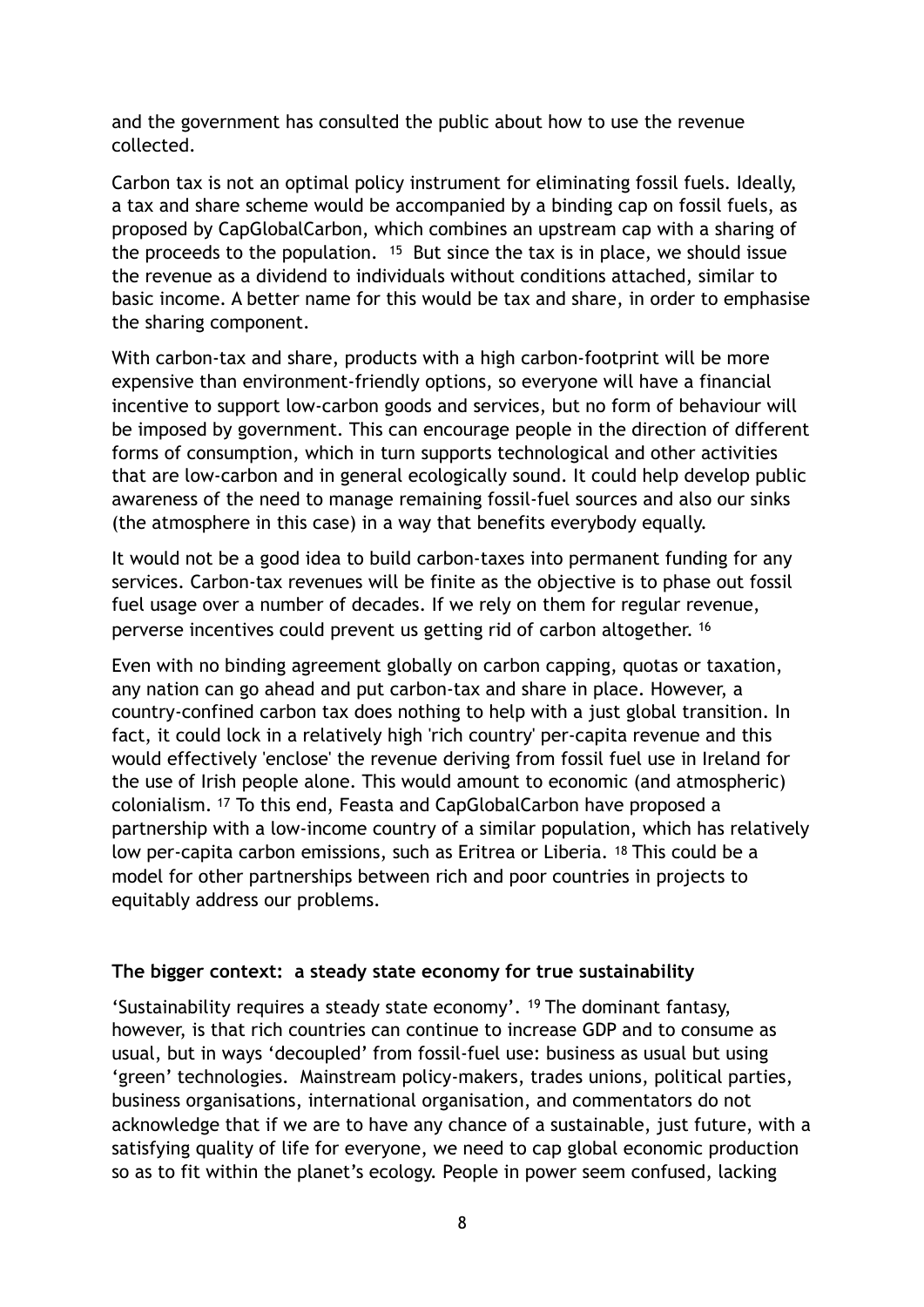requisite knowledge, or unwilling to act, even though many people on the ground – citizen leaders -- are making huge efforts.

Ideally, the state would work with civil society and business and in partnership with other states to design, plan and activate the systemic transition to steadystate sustainability. These are political decisions for progressive politics.

A steady state economy 'values longevity with sufficiency, and seeks qualitative improvement rather than quantitative increase'. It is based on the recognition that the sources on which we draw are finite, as are the sinks where we put our waste. It is very different from the 'maximised, subsidised growth, pushed by ever larger scale and more dangerous technologies' that is 'threatening the capacity of the earth to support life, certainly healthy life'. [20](#page-14-13) Unfortunately, the dogma of growth at all costs is dominant in today's world; it is even uncritically included in the Sustainable Development Goals. [21](#page-14-14)

<span id="page-8-1"></span><span id="page-8-0"></span>Steady state is about a planned contraction, reducing economic demands to sustainable levels in a 'slower, more careful journey of no return' ; it is not the same as a circular economy; complete circularity is not possible, even if it is a helpfulconcept  $22$ . We need to slow down 'by design'  $23$  and reduce growth in the forms that we now understand it  $24$ ; We have to be agnostic about growth, that is, economies must be designed to 'promote human prosperity whether GDP is going up, down, or holding steady' [25](#page-15-0) .

<span id="page-8-6"></span><span id="page-8-5"></span><span id="page-8-4"></span><span id="page-8-3"></span><span id="page-8-2"></span>Steady state economics channels technical progress in the socially benign directions of small scale, decentralization, increased durability of products, and increased long-run efficiency in the use of scarce resources. <sup>[26](#page-15-1)</sup>

The *quality* of economic activity must be paramount and all growth must cover its social and ecological costs. Rich countries – including Ireland -- need to understand that we have done our growing and now we need to share the wealth we have created.

A planned and well designed gradual contraction of an economy to a steady state is very different from an involuntary recession where growth collapses in an unplanned way. Good planning and design can ensure that the changes benefit everyone equally. If we don't plan for it, ecological constraints and disasters will cause a contraction to happen, but in the disastrous form of a severe depression. [27](#page-15-2) Movements based on prejudice and fear will have a chance to take a greater hold.

<span id="page-8-7"></span>The much-used current term Green New Deal or GND can mean a genuine transformation to an international social, fair sustainable economy and society. Or it can mean that rich countries continue to strive for growth and do all the things that have caused our problems, only this time with so-called 'clean' technologies. But this ignores the dirty side to the extraction of diminishing supplies of minerals, especially in African countries. Rich countries have already had more than their share of minerals and metals and should not grab what is left. Rich countries need to avoid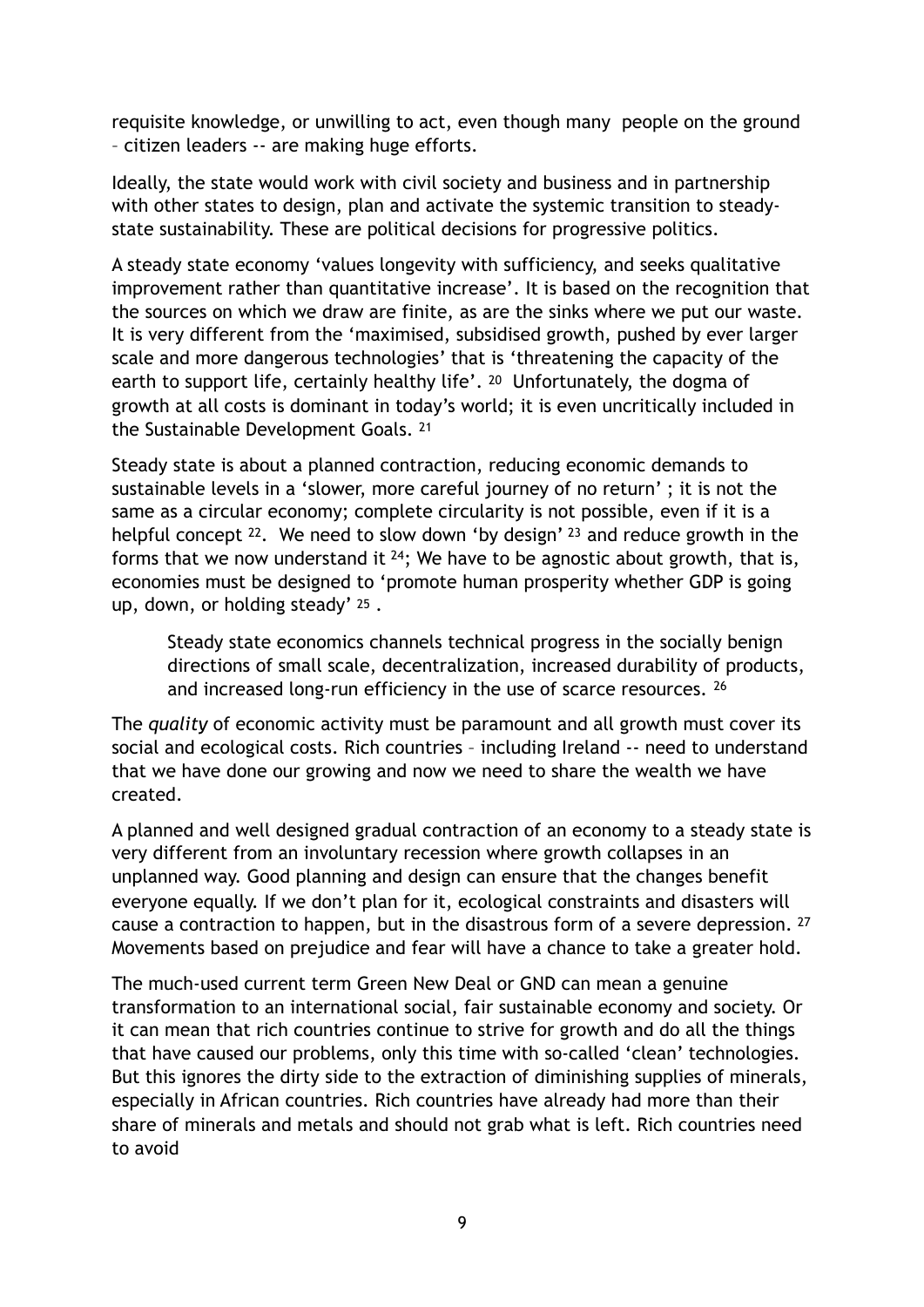<span id="page-9-3"></span><span id="page-9-1"></span><span id="page-9-0"></span>eco-nationalism, where proposals for the development of green national economies effectively outsource environmental harm to the countries that supply the indium for solar panels, the lithium for batteries, the neodymium for turbines, etc, while hoarding green tech patents and know-how. [28](#page-15-3)

Others tell us we can 'decouple' our growth from fossil fuels but this offers false hope because it ignores the fact that decoupling relies on exporting resourceintensive production to Asia. [29](#page-15-4)

<span id="page-9-4"></span><span id="page-9-2"></span>Poor countries will need to continue to grow to some extent but in ways that are uniquely suited to their needs, and avoiding the harmful and uneconomic aspects ofgrowth.  $30$  Much depends on the ways that we measure growth  $31$  and some growth can take place in the non-physical sphere. [32](#page-15-7) Education, care and renewable energy are among the things that can grow. Most importantly, we also need to share the resources that are available globally; sharing is the chief way forwardin addressing the problems that face us.  $33$  Without sharing and global justice, the result is climate apartheid. [34](#page-15-9)

<span id="page-9-6"></span><span id="page-9-5"></span>This idea of planning for steady state sustainability can sound as if certain uniform ways of life would be imposed on people by government planners. Design is a better way to think of it. Certainly, states, acting in cooperation, must set and enforce safe ecological limits, using the best scientific knowledge. Equally important, they must ensure that within those limits, the system is designed so that people have autonomy to be creative and diverse in how they live. People on the ground are often experts in what needs to be done locally and they should be enabled to put that knowledge in to practice.

<span id="page-9-7"></span>There is much to re-discover and respond to with design appropriate to each unique place. This precludes blanket solutions decreed at national or international level made in a deal between a politician and a multi-national company and requires tens of thousands or millions of designs to match each place – an intrinsically democratic kind of regeneration that big politics cannot order from above – although it can destroy from above. [35](#page-15-10)

Below is a list of some of the features of a steady state. The kind of work outlined earlier is taking us in this direction but it needs better opportunities to grow, it should be prioritized and supported with legislation, subsidies, grants and education. (The list is numbered for ease of reference but there is no particular hierarchal order and no claim that it is comprehensive).

- 1. A massive cultural shift that takes us away from the dogma that economic growth at all costs is the chief goal of society.
- 2. Ways of living and of doing business that are much less dependent on quick, cheap transport and other fossil-fuel-intensive activity;
- 3. Increased localisation of economic activity while keeping global needs and justice firmly in the picture;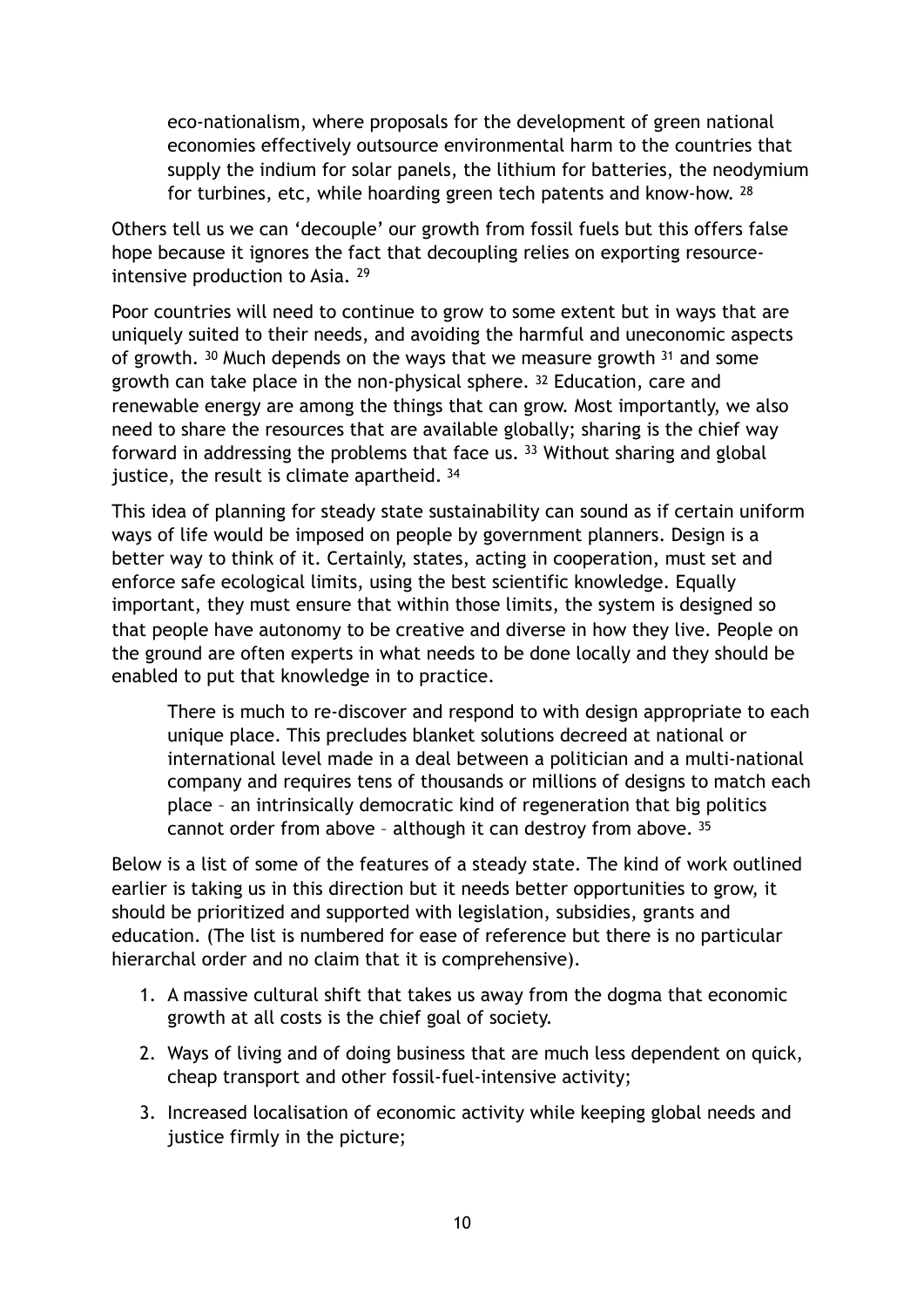- 4. Ecologically sound agriculture capable of delivering food security and food sovereignty;
- 5. An energy transition to renewables capable of supporting agriculture, food and other necessary economic activity;
- 6. Using as little as possible in the way of materials and energy; sharing what can be harvested sustainably, for maximum conversation; limits on what can be extracted from the earth;
- 7. Less consumption; different forms of consumption; limits on what can be produced for consumption; limits on everyone's ecological footprint;
- 8. Resilient individuals and households in resilient communities and community economies, able to withstand shocks of all kinds, including financial shocks;
- 9. Work (both paid and unpaid) that is of direct social and ecological benefit; shorter job-hours; recognition and support for the essential work of care for human beings throughout life, traditionally done by women;
- 10.A reduction in and eventual elimination of useless and harmful work;
- 11.Forms of business-ownership and management that are people-oriented and ethically accountable;
- 12.A move away from the privatisation of resources that should be managed for the benefit of all;
- 13.An increase in commons and commoning practices;
- 14.Democratic and ecologically sound money systems that are not based on debt.

Each item on this list has countless books and articles, as well as practical proposals and frameworks, devoted to it. The pioneering work of creating, critiquing, renewing, and coping is a direct expression of people's desire to make these things real. Projects that fit into the steady state paradigm form a social movement and a political project (albeit weak) premised on global equality. Steady state entails a break with capitalism, and this requires a transformation of our culture and of our social and economic institutions.

### **How can basic income help society at large make a transition?**

We know that different levels of awareness of and commitment to transformation exist among the population. Vigorous, passionate, active pioneers exist alongside extreme denial, lack of awareness and apathy. The groups, enterprises and initiatives currently pioneering the work mentioned above are marginal in an economy and society obsessed with indiscriminate economic growth and consumption. How can basic income have a positive overall effect, given the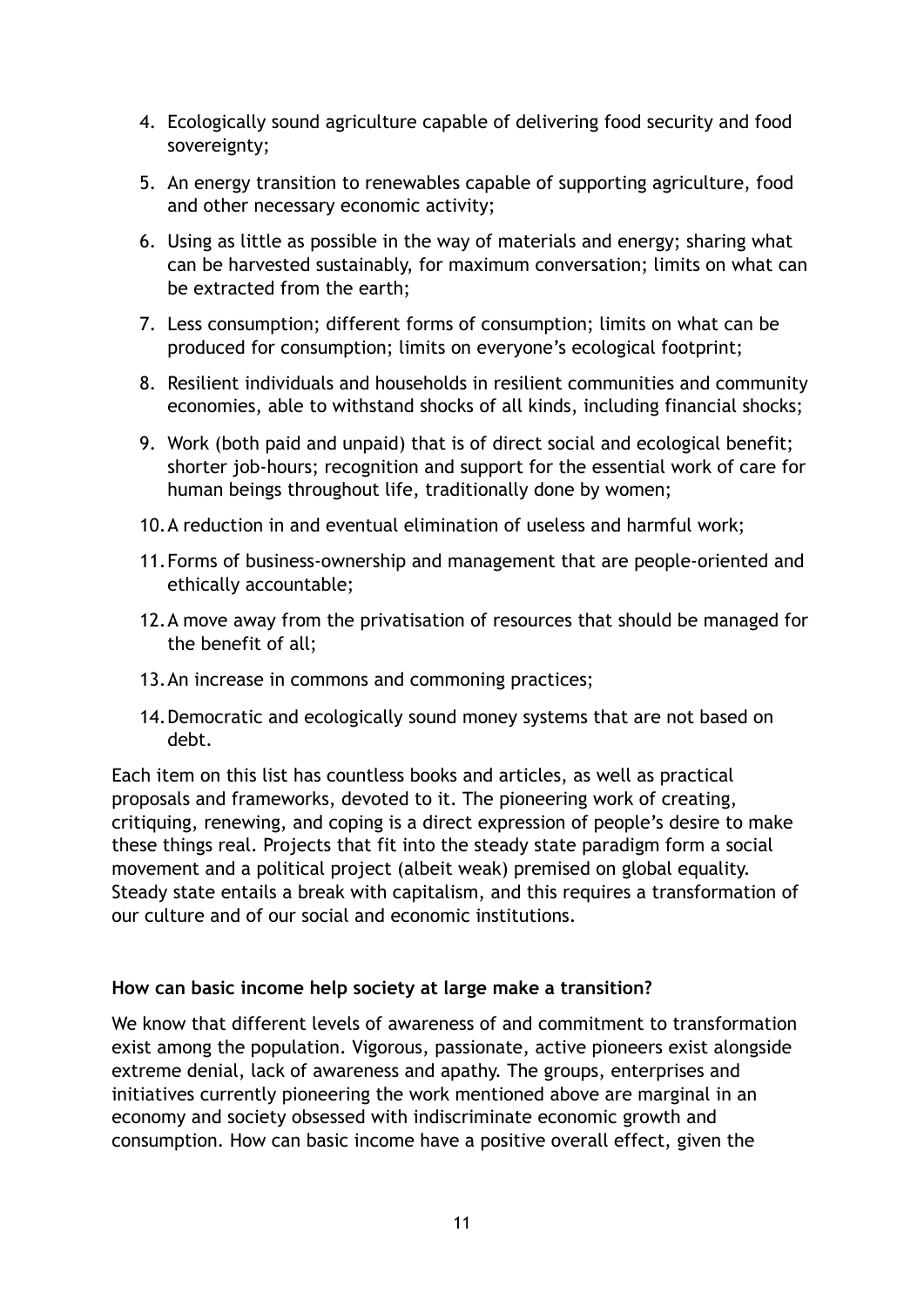dominance of the growth discourse and the absence of a widespread knowledge of, consent to and desire for a steady state?

People do not ask for what they do not know about. Most don't know about steady state possibilities. But many know that growth economics is not optimal for the wellbeing of people or the planet, even if they don't engage in an overt critique. In rich countries, debt, stress, precarious work and mental health problems affect many and there is increasing realisation that extreme weather is connected to global overheating and the collapse of ecosystems. Huge numbers of people are just getting by or coping and this mode of being largely precludes good decisionmaking and openness to new ways of thinking.

Basic income provides support and security for everybody and takes the pressure off people who are suffering financial stress, no matter what their orientation regarding economic growth. It provides support for varying care needs at different life-stages; support for small businesses and self-employment; a cushion of stability for people in irregular employment; support for low-paid or non-paid activists and grassroots political organizers (including steady-state activists); support for people in jobs who want to work shorter hours or who want to leave unsatisfactory jobs; support for young people who are trying to find their way in society and economy; an alternative to migration; support for a more balanced geographical spread of development; support for artistic and creative endeavours; support for people wishing to take time out for personal development or education.

<span id="page-11-0"></span>Anything that takes economic and other pressures off people reduces stress and the absence of stress creates conditions where people are open to new ways of thinking about economics and society. Basic income experiments and pilots are showingthis. <sup>[36](#page-15-11)</sup> The floor of financial security offered by basic income could mean that people who are currently not aware of the need for change, or not ready for change, will be better placed than at present to look at proposals and projects that are already trying to create a new system. They may better appreciate diverse forms of wealth and wellbeing apart from money and consumption. We could begin to wean ourselves off GDP as a measure of progress.

Because basic income, no matter how it is funded, does not impose any lifestyle norms, nobody is pushed into any particular way of living. It offers freedom to say yes, to say no, to act according to one's conscience. Basic income facilitates the emergence of new demands and new ways of being in the world. It increases opportunities for everyone to leave behind harmful aspects of the current system and their accompanying culture. It makes it more possible for for everybody to do useful work and can help with the gradual elimination of harmful work. Ultimately, it can free everybody to participate in designing systems that work for all. The freedom of choice that basic income provides allows the growth of the civic capacity of society; it opens spaces for ideas to be taken up, for movements for change to be sustained.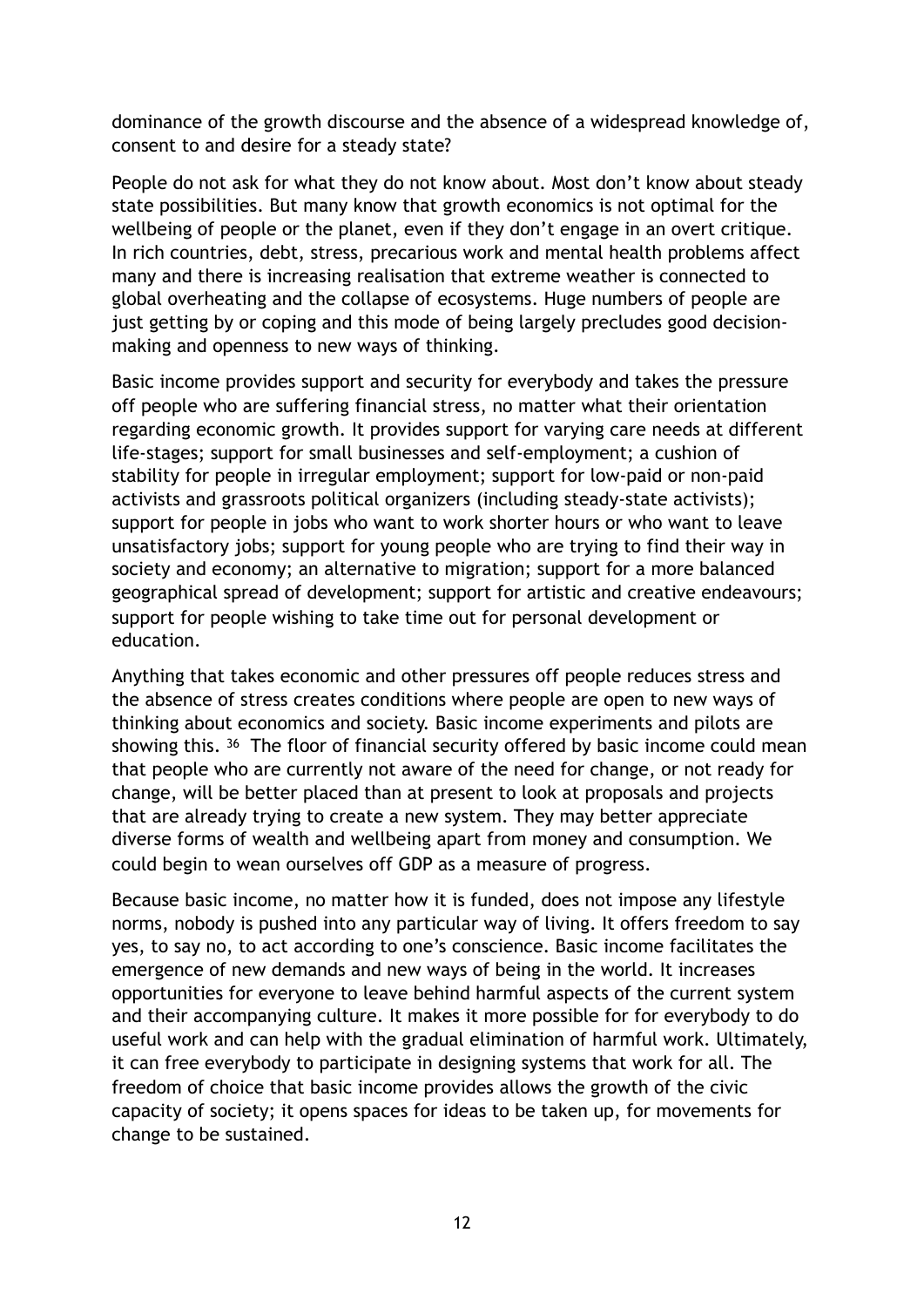Nevertheless, in the absence of a widespread adoption of steady-state and related principles in our culture, the freedom offered by basic income could lead to harmful consumption of carbon-heavy and ecologically harmful goods and services. To counter this and to maximise the positive potential of basic income, the discourse of steady state needs to be promoted through a vigorous education campaign for ecological and economic literacy, so that people have the capacity to make new demands. Civil society must spearhead this in the absence of leadership from governments.

None of this is hard to understand, even though intellectuals, politicians and economists sometimes seem to want to make it look complicated. We need a marked increase in the capacity of ordinary citizens of the globe to critique indiscriminate growth and to actively consent to and support steps towards equality, strong sustainability and related steady state economics. Basic economic literacy now and in the future needs to problematise the dominant idea that growth is always a good thing. Politicians, trades unionists, business communities, journalists and the population at large need this literacy. It must promote knowledge of the real possibilities for steady-state sustainability; it must have at its core awareness that rich countries must stop growing and start sharing. It must educate about how wealth is publicly created and expose the devastating trend for privatisation of resources that should be managed for the benefit of everybody. The role of taxation and the rationale for collecting economic rents needs to be understood. It must explore what constitutes useful and harmful work. Building the capacity of all to deliberate in public forums such as citizens' assemblies is a core skill. Literacy is also required about the improved quality of life, satisfaction and wellbeing – detached from consumption -- that are available for everybody if we make the necessary transformations.

#### **Basic income is a high-leverage system interventions for sanity, humanity and ecology**

The political project of promoting a steady state is difficult and currently weak. However, if appropriate interventions or adjustments are made at high-leverage or upstream points in our economic and social system, this can facilitate beneficial change in behaviour throughout the system and the emergence of new systems. [37](#page-15-12)

<span id="page-12-0"></span>The most effective leverage point is the adoption of a culture and mindset that value sufficiency, limits, sharing, justice and care. It is essential that activists continue to push the conversation about these principles and participate in democratic deliberative forums, in consciousness-raising and in popular education.

<span id="page-12-1"></span>Anotherhigh leverage point is 'changing the rules' [38](#page-16-0) and some of this can be done within the present system. Carbon caps, sound taxation and collection of economic rents are relevant rule-changes. Basic income is also in the rule-changing category of interventions because it weakens the work-money link that forces many people into harmful jobs and stressful personal finances and it supports those people who are doing work that meets real human and planetary needs. Rule-changes won't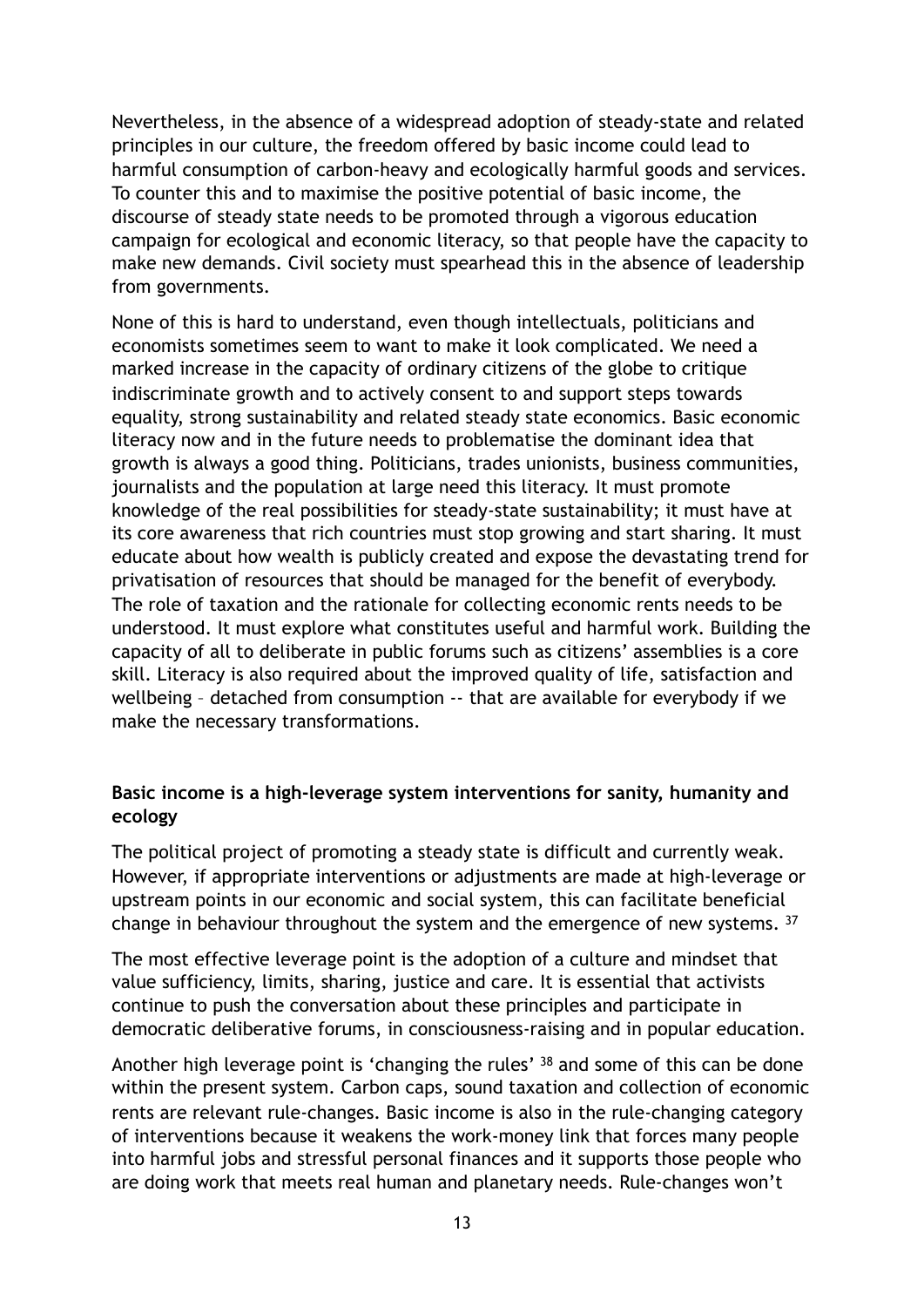deliver all the elements of transformation that we need, but they are like keynote species that support the growth of other virtuous behaviours and characteristics.

The state and its elected politicians have a role to play because they make the rules and also because the state can reach all members of a particular society, ensuring fair shares for all. The state must enable or partner individuals and communities in their efforts for transformation. States must also partner with each other.

Basic income is do-able now and civil society has a strong role to play in ensuring that we get and maintain a proper basic income – universal, unconditional and sufficient – and that other so-called versions of it are avoided. Citizen action has finally forced governments to take notice of the climate and biodiversity emergencies, following decades of activism. We need to keep this up.

In any design for a strongly sustainable, satisfying, sane, humane and ecological future, basic income is an integral part. It will bring immediate benefits to everybody and will also support longer-term, greater transformation. By itself, basic income will not challenge the fallacy of endless economic growth, nor will it bring about ecologically intelligent practices or an appreciation of sufficiency. It won't end harmful work or place a value on care work. We need society-wide conversations about what constitutes richness and quality of life, along with pioneering projects for new ways of living, and movements agitating for progressive cultural change on these issues. But these changes would be made much more possible if everyone had a basic income. Basic income creates conditions under which, if people want it enough, the steady state project could happen. People would be largely self-organising, without excessive control from the state, yet supported by the state. Basic Income creates conditions under which imagination can flourish and the seeds of the new can be nourished.

<span id="page-13-0"></span> Anne B Ryan 2009 *Enough is Plenty: Public and Private Policies for the 21st Century*. Hants: O [1](#page-0-0) Books

<span id="page-13-1"></span><sup>2</sup> For an introduction and overview, see <https://www.sufficiency4sustainability.org>

<span id="page-13-2"></span> The term, 'sane, humane and ecological' (SHE) was first used by James Robertson in *Future Work:* [3](#page-1-0) *Jobs, Self-employment and Leisure after the Industrial Age*. Aldershot: Gower/Maurice Temple Smith, 1985

<span id="page-13-3"></span><sup>[4](#page-3-0)</sup> Katherine Trebeck and Jeremy Williams 2019. *The Economics of Arrival: Ideas for a grown up economy*. London: Policy Press. 135ff

<span id="page-13-4"></span>5 Nowtopia is discussed in the Feasta Podcast No 3, with Órla O'Donovan [http://www.feasta.org/](http://www.feasta.org/2019/03/15/beyond-the-obvious-novel-podcasts-for-enquirers/) [2019/03/15/beyond-the-obvious-novel-podcasts-for-enquirers/](http://www.feasta.org/2019/03/15/beyond-the-obvious-novel-podcasts-for-enquirers/)

<span id="page-13-5"></span><sup>[6](#page-3-2)</sup> Rob Hopkins 2013 *The Power Of Just Doing Stuff: How local action can change the world.* Transition Books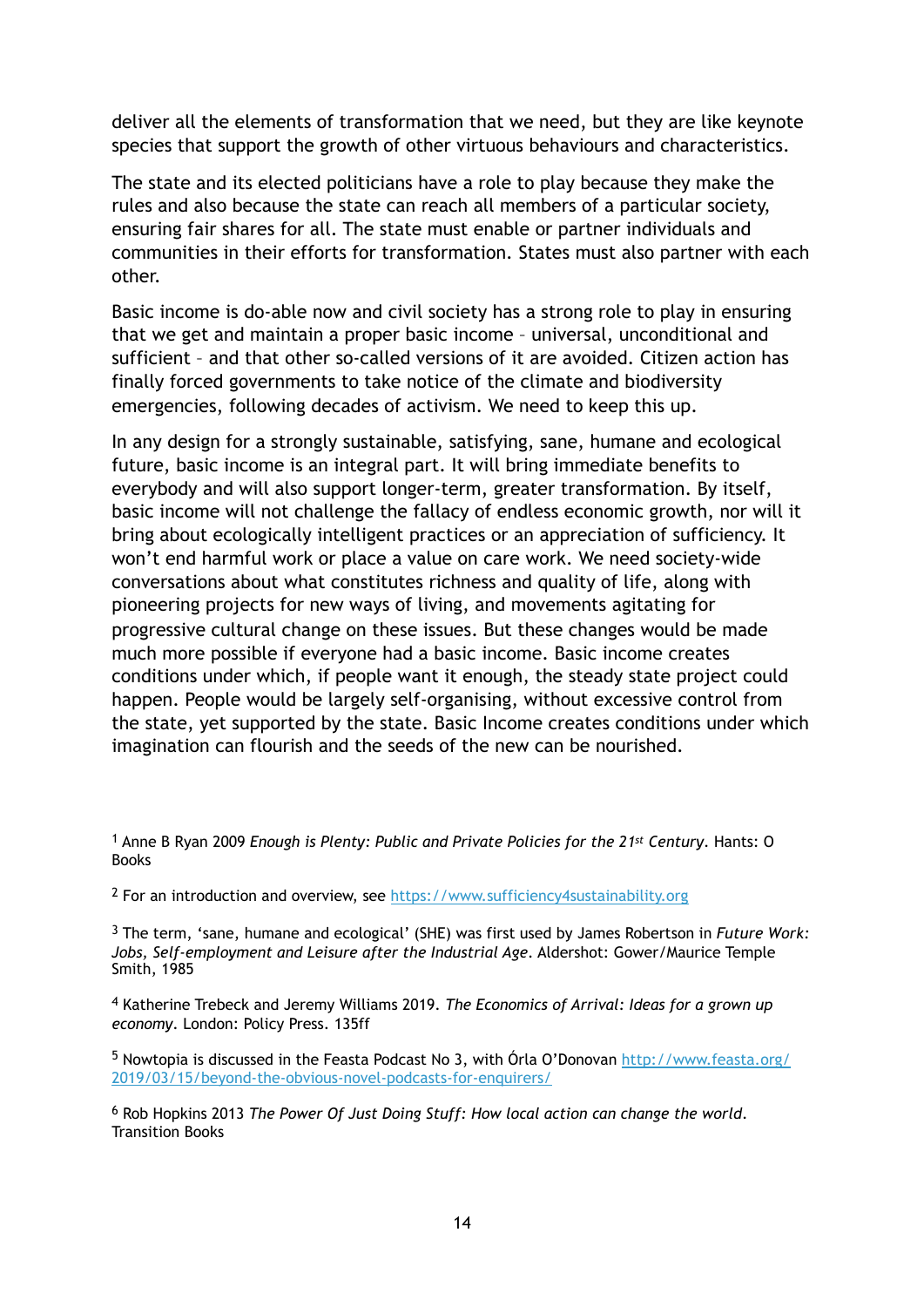<span id="page-14-0"></span><sup>[7](#page-4-0)</sup> See Paul O'Brien *Universal Basic Income: Pennies From Heaven*. Stroud: The History Press. Philippe Van Parijs 2018 (ed) *Basic Income and the Left: A European Debate*. Social Europe. Philippe Van Parijs and Yannick Vanderborght 2017. *Basic Income: A Radical Proposal for a Free Society and a Sane Economy*. London and Cambridge MA: Harvard University Press. [www.bien.org](http://www.bien.org) [www.basicincomeireland.com](http://www.basicincomeireland.com)

<span id="page-14-1"></span>[8](#page-5-0) Seán Healy, Michelle Murphy, Brigid Reynolds, 2012. 'Basic Income - Why and How in Difficult Times: Financing a BI in Ireland**' – [www.socialjustic.ie/sites/default/files/attach/policy-issue](http://www.socialjustic.ie/sites/default/files/attach/policy-issue-article/3318/2012-09-11-bihowandwhyinirelandbiencongressmunich2012.pdf)[article/3318/2012-09-11-bihowandwhyinirelandbiencongressmunich2012.pdf](http://www.socialjustic.ie/sites/default/files/attach/policy-issue-article/3318/2012-09-11-bihowandwhyinirelandbiencongressmunich2012.pdf)**

<span id="page-14-2"></span><http://blog.gdi.manchester.ac.uk/2533-2/>[9](#page-5-1)

<span id="page-14-3"></span>[10](#page-6-0) Mary Mellor 2019. 'An Eco-Feminist Proposal: Sufficiency Provisioning and Democratic Money'. *New Left Review* 116/7: 199

<span id="page-14-4"></span><sup>[11](#page-6-1)</sup> Mark Brund and Ross Ashcroft 2012 *The Survival Manual*. London: Motherlode. Page 107 ff

<span id="page-14-5"></span><sup>[12](#page-6-2)</sup> Neva Goodwin 2014 'Prices and Work in the New Economy'. Tufts University Global Development and Environment Institute Working Paper no 14-01: 16-20. [http://www.ase.tufts.edu/gdae/Pubs/](http://www.ase.tufts.edu/gdae/Pubs/wp/14-01GoodwinPricesWork.pdf) [wp/14-01GoodwinPricesWork.pdf](http://www.ase.tufts.edu/gdae/Pubs/wp/14-01GoodwinPricesWork.pdf)

<span id="page-14-6"></span> $13$  ihid

<span id="page-14-7"></span><sup>[14](#page-6-4)</sup> See Emer Ó Siochrú 2012 (ed.) *The Fair Tax: Supported by History, Agreed by Economists, Feared by the 1%.* London: Shepheard Walwyn.

Mark Brund and Ross Ashcroft 2012 *The Survival Manual*. London: Motherlode.

<span id="page-14-8"></span>[15](#page-7-0) <http://www.capglobalcarbon.org/>

<span id="page-14-9"></span>[16](#page-7-1) Katherine Trebeck and Jeremy Williams 2019. *The Economics of Arrival: Ideas for a grown up economy*. London: Policy Press. 209

<span id="page-14-10"></span>[17](#page-7-2) [http://www.feasta.org/2019/06/29/submission-on-the-options-for-the-use-of-revenues-raised](http://www.feasta.org/2019/06/29/submission-on-the-options-for-the-use-of-revenues-raised-from-increases-in-carbon-tax-in-ireland/)[from-increases-in-carbon-tax-in-ireland/](http://www.feasta.org/2019/06/29/submission-on-the-options-for-the-use-of-revenues-raised-from-increases-in-carbon-tax-in-ireland/)

<span id="page-14-11"></span>[18](#page-7-3) <http://www.capglobalcarbon.org/2017/08/11/submission-to-the-citizens-assembly/>

<span id="page-14-12"></span>[19](#page-7-4) Herman Daly, A Journey of No Return, Not A Circular Economy. [https://steadystate.org/a](https://steadystate.org/a-journey-of-no-return-not-a-circular-economy/)[journey-of-no-return-not-a-circular-economy/](https://steadystate.org/a-journey-of-no-return-not-a-circular-economy/)

<span id="page-14-13"></span>[20](#page-8-0) ibid

<span id="page-14-14"></span>[21](#page-8-1) [https://blogs.lse.ac.uk/africaatlse/2015/09/23/five-reasons-to-think-twice-about-the-uns](https://blogs.lse.ac.uk/africaatlse/2015/09/23/five-reasons-to-think-twice-about-the-uns-sustainable-development-goals/)[sustainable-development-goals/](https://blogs.lse.ac.uk/africaatlse/2015/09/23/five-reasons-to-think-twice-about-the-uns-sustainable-development-goals/)

<span id="page-14-15"></span>[22](#page-8-2) Herman Daly, A Journey of No Return, Not A Circular Economy. [https://steadystate.org/a](https://steadystate.org/a-journey-of-no-return-not-a-circular-economy/)[journey-of-no-return-not-a-circular-economy/](https://steadystate.org/a-journey-of-no-return-not-a-circular-economy/)

<span id="page-14-16"></span>[23](#page-8-3) Peter Victor, 2019, second edition, Managing Without Growth: Slower by Design, Not Disaster. Edward Elgar Publishing. <https://www.pvictor.com/the-book>

<span id="page-14-17"></span>[24](#page-8-4) Neva Goodwin 2014 'Prices and Work in the New Economy'. Tufts University Global Development and Environment Institute Working Paper no 14-01. [http://www.ase.tufts.edu/gdae/Pubs/wp/](http://www.ase.tufts.edu/gdae/Pubs/wp/14-01GoodwinPricesWork.pdf) [14-01GoodwinPricesWork.pdf](http://www.ase.tufts.edu/gdae/Pubs/wp/14-01GoodwinPricesWork.pdf)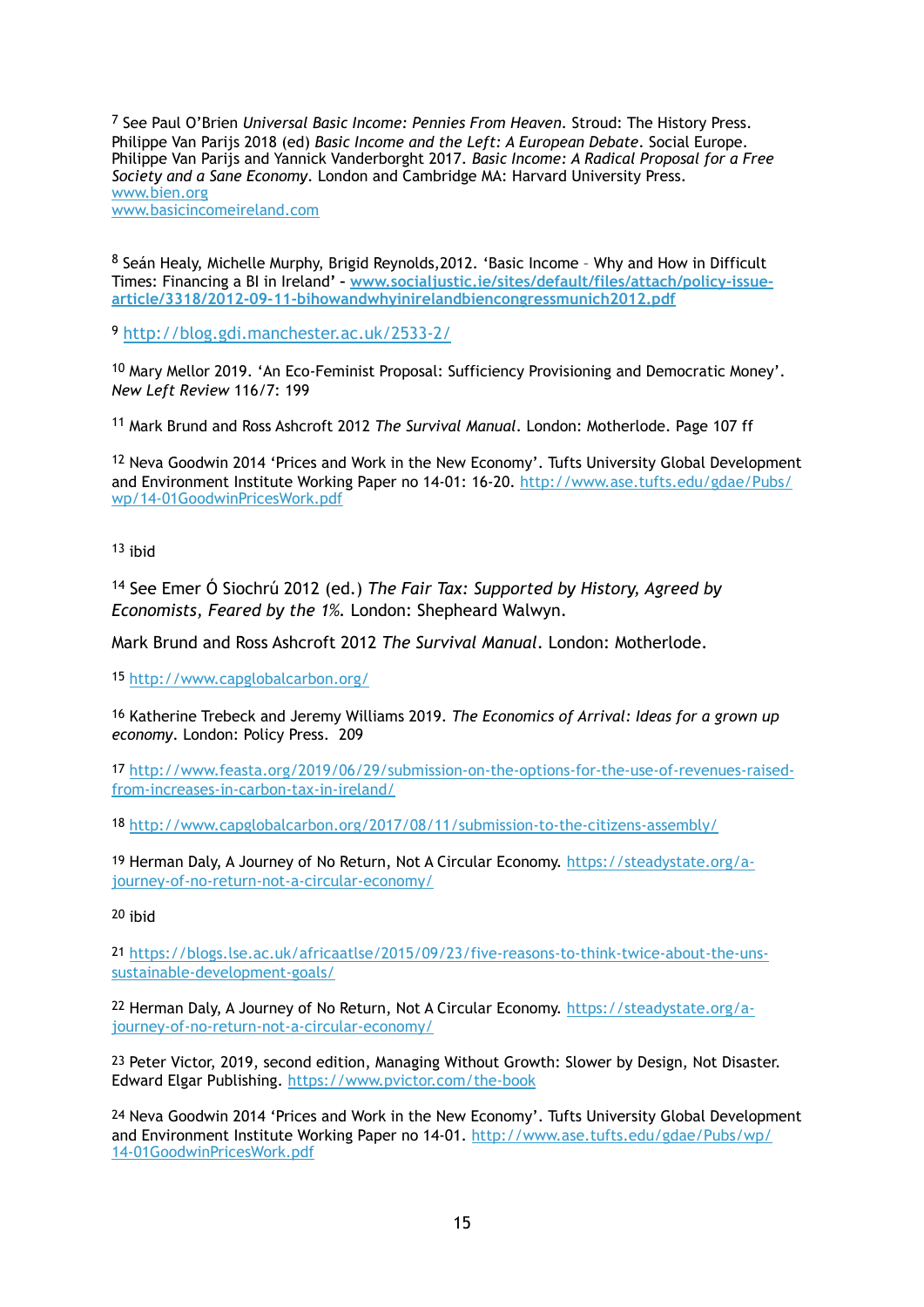<span id="page-15-0"></span><sup>[25](#page-8-5)</sup> Kate Raworth, 2017. Doughnut Economics: Seven Ways to Think Like a 21<sup>st</sup> Century Economist. London, Random House: 245

<span id="page-15-1"></span><sup>[26](#page-8-6)</sup> Herman Daly 1991 *Steady State Economics*. Island Press. Cited in Mark Brund and Ross Ashcroft 2012 *The Survival Manual*. London: Motherlode. Page 168

<span id="page-15-2"></span> Daly Herman 2008. *A Steady State Economy. A Failed Growth Economy and Steadystate Economy* [27](#page-8-7) *Are Not the Same Thing: They are the Very Different Alternatives We Face*. Sustainable Development Commission, United Kingdom.

Neva Goodwin 2014 'Prices and Work in the New Economy'. Tufts University Global Development and Environment Institute Working Paper no 14-01: 8. [http://www.ase.tufts.edu/gdae/Pubs/wp/](http://www.ase.tufts.edu/gdae/Pubs/wp/14-01GoodwinPricesWork.pdf) [14-01GoodwinPricesWork.pdf](http://www.ase.tufts.edu/gdae/Pubs/wp/14-01GoodwinPricesWork.pdf)

[Romualdas Juknys](https://www.sciencedirect.com/science/article/pii/S0959652618312733#!), Genovaitė Liobikienė, Renata Dagiliūtė 2018 'Deceleration of economic growth: The main course seeking sustainability in developed countries', *Journal of Cleaner Production* 192: 7. <https://www.sciencedirect.com/science/article/pii/S0959652618312733>

<span id="page-15-3"></span> $28$  Bue Rueber Hansen 2019. Batshit Jobs: No-one should have to destroy the planet to make a living. *Open Democracy* June 11: 8. [https://www.opendemocracy.net/en/opendemocracyuk/](https://www.opendemocracy.net/en/opendemocracyuk/batshit-jobs-no-one-should-have-to-destroy-the-planet-to-make-a-living/) [batshit-jobs-no-one-should-have-to-destroy-the-planet-to-make-a-living/](https://www.opendemocracy.net/en/opendemocracyuk/batshit-jobs-no-one-should-have-to-destroy-the-planet-to-make-a-living/)

#### <span id="page-15-4"></span>**Is Green Growth Possible? [Jason Hickel](https://www.tandfonline.com/author/Hickel%252C+Jason)** &[Giorgos KallisICREA and ICTA-U;](https://www.tandfonline.com/author/Kallis%252C+Giorgos) [https://](https://www.tandfonline.com/doi/full/10.1080/13563467.2019.1598964) [29](#page-9-1) [www.tandfonline.com/doi/full/10.1080/13563467.2019.1598964](https://www.tandfonline.com/doi/full/10.1080/13563467.2019.1598964)

[Romualdas Juknys](https://www.sciencedirect.com/science/article/pii/S0959652618312733#!), Genovaitė Liobikienė, Renata Dagiliūtė 2018 'Deceleration of economic growth: The main course seeking sustainability in developed countries', *Journal of Cleaner Production* 192: 1-8. '<https://www.sciencedirect.com/science/article/pii/S0959652618312733> Clive Splash, in Measuring the Immeasurable. Feasta Podcast No 2, April 2019 [https://](https://soundcloud.com/user-589284216/measuring-our-measurements) [soundcloud.com/user-589284216/measuring-our-measurements](https://soundcloud.com/user-589284216/measuring-our-measurements) Clive Splash's comments start at about 16 minutes

See also Decoupling Debunked <https://eeb.org/library/decoupling-debunked/>

<span id="page-15-5"></span>[30](#page-9-2) Romualdas Juknys, Genovaitė Liobikienė, Renata Dagiliūtė 2018 'Deceleration of economic growth: The main course seeking sustainability in developed countries', *Journal of Cleaner Production* 192: 7.<https://www.sciencedirect.com/science/article/pii/S0959652618312733> Katherine Trebeck and Jeremy Williams 2019. *The Economics of Arrival: Ideas for a grown up economy*. London: Policy Press. 135ff

<span id="page-15-6"></span> $31$  Neva Goodwin 2014 'Prices and Work in the New Economy'. Tufts University Global Development and Environment Institute Working Paper no 14-01: 8. [http://www.ase.tufts.edu/gdae/Pubs/wp/](http://www.ase.tufts.edu/gdae/Pubs/wp/14-01GoodwinPricesWork.pdf) [14-01GoodwinPricesWork.pdf](http://www.ase.tufts.edu/gdae/Pubs/wp/14-01GoodwinPricesWork.pdf)

<span id="page-15-7"></span>[32](#page-9-4) Romualdas Juknys, Genovaitė Liobikienė, Renata Dagiliūtė 2018 'Deceleration of economic growth: The main course seeking sustainability in developed countries', *Journal of Cleaner Production* 192: 7.<https://www.sciencedirect.com/science/article/pii/S0959652618312733>

<span id="page-15-8"></span><sup>[33](#page-9-5)</sup> Brian Davey 2012 (ed) Sharing For Survival. Dublin: Feasta. www.feasta.org

<span id="page-15-9"></span>34 [https://www.theguardian.com/environment/2019/jun/25/climate-apartheid-united-nations](https://www.theguardian.com/environment/2019/jun/25/climate-apartheid-united-nations-expert-says-human-rights-may-not-survive-crisis) [expert-says-human-rights-may-not-survive-crisis](https://www.theguardian.com/environment/2019/jun/25/climate-apartheid-united-nations-expert-says-human-rights-may-not-survive-crisis)

<span id="page-15-10"></span> $35$  Brian Davey 2019. 'Anticipating the coming of troubles - envisaging a lifeboat economy' [http://www.feasta.org/2019/02/23/anticipating-the-coming-of-troubles-envisaging-a-lifeboat](http://www.feasta.org/2019/02/23/anticipating-the-coming-of-troubles-envisaging-a-lifeboat-economy/)[economy/](http://www.feasta.org/2019/02/23/anticipating-the-coming-of-troubles-envisaging-a-lifeboat-economy/)

<span id="page-15-11"></span>36 [https://basicincome.org/news/2019/06/canada-report-signposts-to-success-shows-how](https://basicincome.org/news/2019/06/canada-report-signposts-to-success-shows-how-beneficial-the-cancelled-ontario-basic-income-experiment-was-being/) [beneficial-the-cancelled-ontario-basic-income-experiment-was-being/](https://basicincome.org/news/2019/06/canada-report-signposts-to-success-shows-how-beneficial-the-cancelled-ontario-basic-income-experiment-was-being/)  [http://www.tamarackcommunity.ca/latest/basic-income-in-practice-reflections-from-the-ontario](http://www.tamarackcommunity.ca/latest/basic-income-in-practice-reflections-from-the-ontario-basic-income-pilot)[basic-income-pilot](http://www.tamarackcommunity.ca/latest/basic-income-in-practice-reflections-from-the-ontario-basic-income-pilot)

<span id="page-15-12"></span> Donella Meadows 1999 *Leverage Points: Places to Intervene in a System*. Hartland VT: [37](#page-12-0) Sustainability Institute